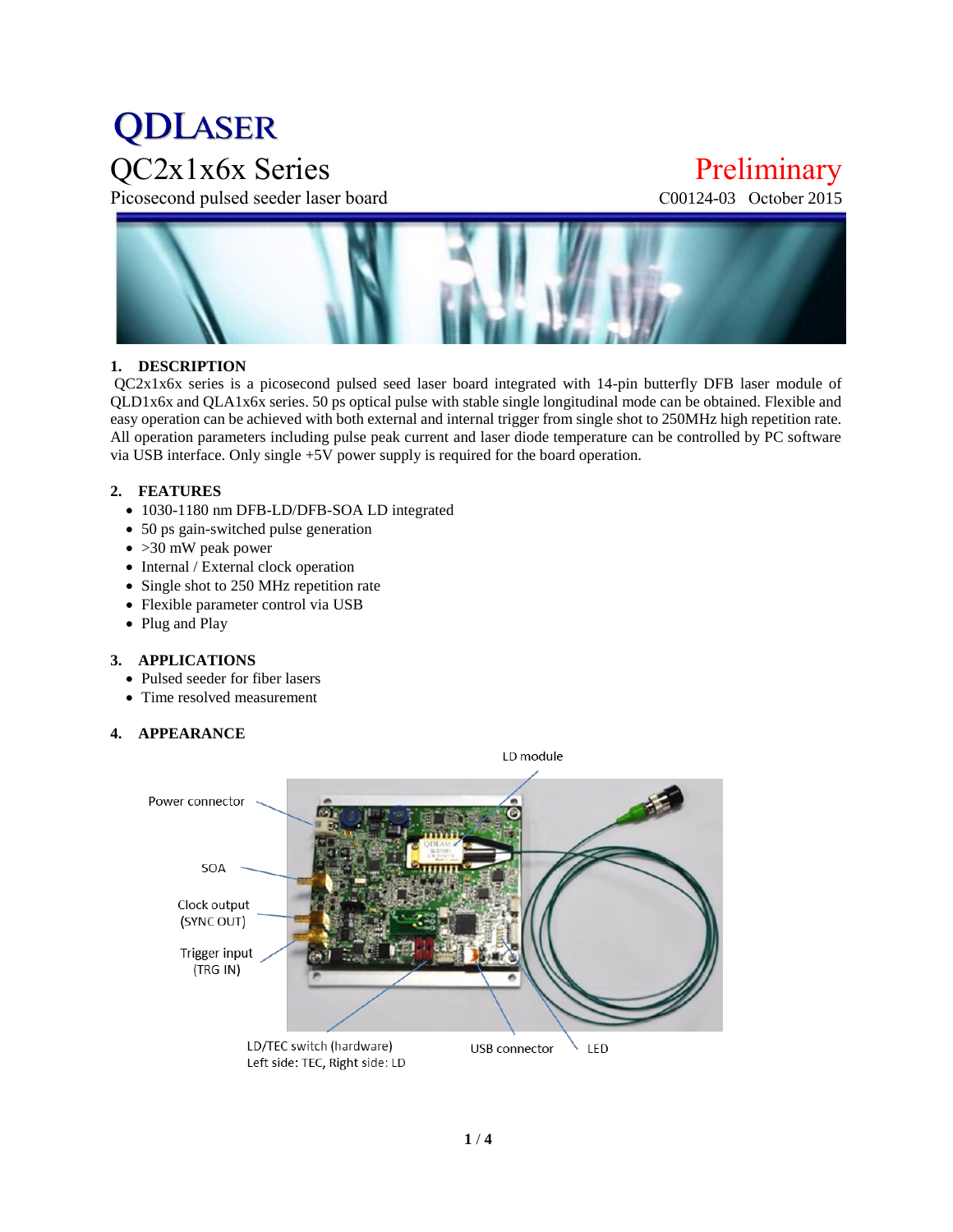### **QDLASER**

QC2x1x6x Series C00124-03

#### **5. ACCESSORIES**

- Power cable (Option: AC/DC adapter)
- USB cable
- SMA-SMB conversion cable
- Document CD-ROM(manual, applicaton software)

#### **6. ABSOLUTE MAXIMUM RATINGS**

|                           |                  | $(1_c = 25^{\circ}C,$ unless otherwise specified) |         |
|---------------------------|------------------|---------------------------------------------------|---------|
| <b>PARAMETER</b>          | <b>SYMBOL</b>    | <b>RATING</b>                                     | UNIT    |
| Input Voltage             | $V_{in}$         |                                                   |         |
| Operation Temperature *1) | $_{\rm L, C}$    | $0 \text{ to } 40$                                | $\circ$ |
| Storage Temperature *1)   | $\mathbf{I}$ stg | $-10$ to 50                                       | $\circ$ |

\*1)no condensation

### **7. OPTICAL AND ELECTRICAL CHARACTERISTICS**

 $(T_c = 25\degree C$ , unless otherwise specified)

 $(T<sub>0</sub> = 250C<sub>1</sub> = 1$  under the specified specified)

| Optical specifications            |            |                          |            |             |                          |
|-----------------------------------|------------|--------------------------|------------|-------------|--------------------------|
| <b>PARAMETER</b>                  | <b>MIN</b> | <b>TYP</b>               | <b>MAX</b> | <b>UNIT</b> | <b>REMARK</b>            |
| Optical pulse width               |            | 50                       |            | ps          | Adjustable to 9 ns       |
| Peak output power                 | 30         | 50                       |            | mW          |                          |
| Jitter <sub>RMS</sub>             |            | 10                       |            | ps          |                          |
| Pulse to pulse stability          |            | <b>TBD</b>               |            | $\%$        |                          |
| Peak wavelength *2)               |            | $\mathcal{N}_{\text{p}}$ |            | nm          | Depends on integrated LD |
| Wavelength tuning range           |            | ↑                        |            | nm          |                          |
| Pulsed side-mode supression ratio |            | 30                       |            | dB          |                          |
| Pulsed spectral line width        |            | 0.1                      |            | nm          | Under 50 ps pulse width  |

\*2) Peak wavelength is dependent on integrated LD module, and available wavelength is from 1024 to 1180 nm.

#### Electrical specifications

| <b>PARAMETER</b>                        | <b>MIN</b> | <b>TYP</b> | <b>MAX</b> | <b>UNIT</b>     | <b>REMARK</b>                     |
|-----------------------------------------|------------|------------|------------|-----------------|-----------------------------------|
| Electrical pulse width tuning range     | 300        |            | 9000       | ps              |                                   |
| Repetition rate tuning range *3)        | 0.012      |            | 250        | <b>MHz</b>      | With internal clock mode          |
| Pulse peak current $(I_p)$ tuning range | 0          |            | 200        | mA              | Not exceed 200 mA for $I_p + I_b$ |
| Bias current $(I_b)$ tuning range       | 0          |            | 200        | mA              | Not exceed 200 mA for $I_p + I_b$ |
| SOA bias current tuning range           | $\Omega$   |            | 300        | mA              | For SOA integrated version        |
| LD chip temperature tuning range        | 15         | 25         | $40*4$     | $\rm ^{\circ}C$ |                                   |
| TEC current                             |            |            | 1.3        | A               |                                   |
| Input power (Voltage)                   |            | $+5$       |            | V               |                                   |
| Input power (Current)                   |            |            |            | A               |                                   |

\*3) Single shot to 250 MHz tuning is possible with external clock mode

\*4) 60\*C is available as an option.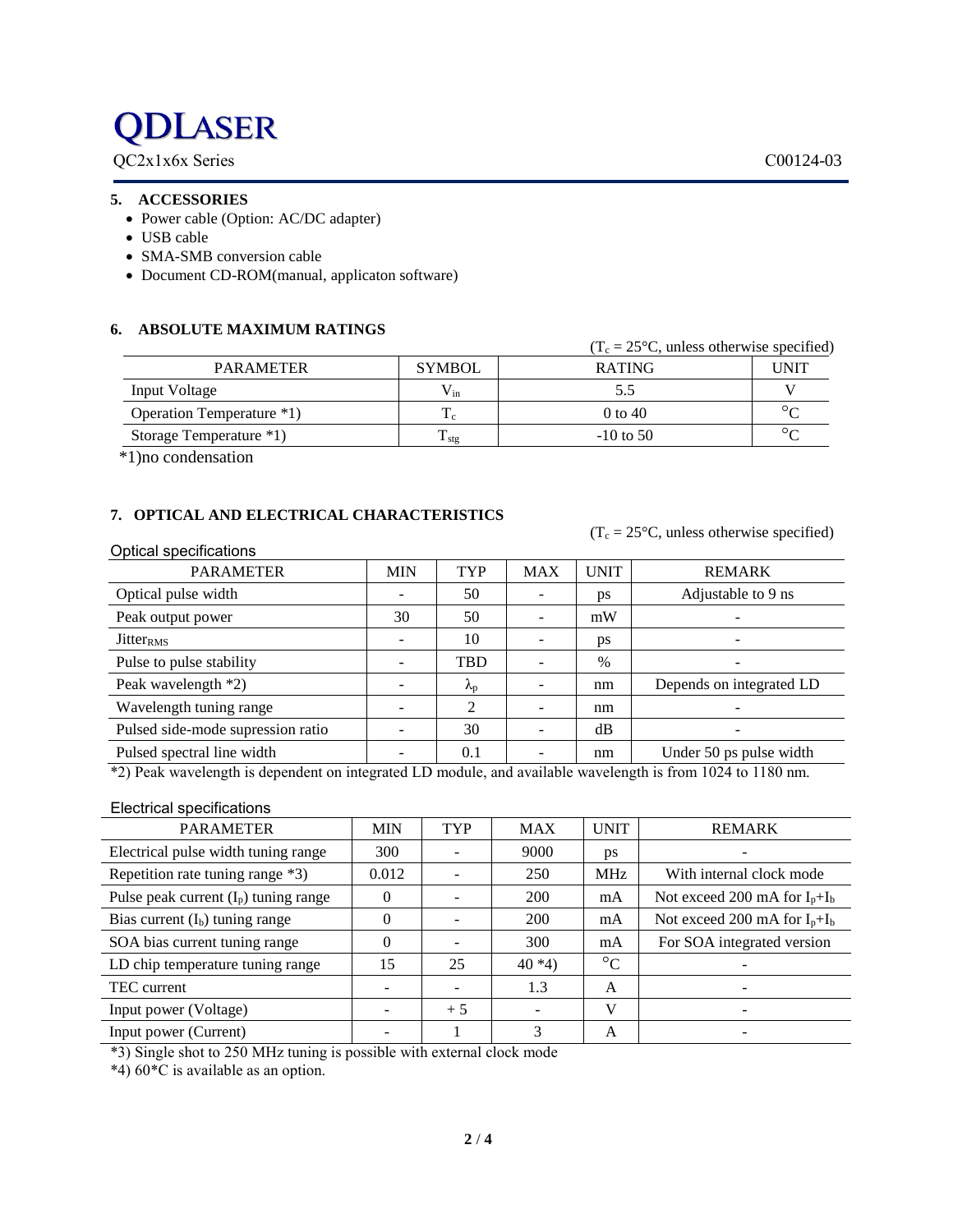### **DLASER**

QC2x1x6x Series C00124-03

| Clock interface              |            |            |            |               |                                |
|------------------------------|------------|------------|------------|---------------|--------------------------------|
| <b>PARAMETER</b>             | <b>MIN</b> | <b>TYP</b> | <b>MAX</b> | <b>UNIT</b>   | <b>REMARK</b>                  |
| External clock frequency     |            |            | 250        | <b>MHz</b>    | Single shot available          |
| External clock voltage range | $0 - 1$    |            | $-5 - +5$  | V             |                                |
| External clock rise time     |            |            | 10         | ns            |                                |
| External clock duty ratio    |            | 50         |            | $\frac{0}{0}$ |                                |
| Clock monitor output voltage |            | $0 - 1$    |            | V             | 50 $\Omega$ (0~2 V@Open)       |
| Propagetion delay            |            | 15         |            | ns            | Including optical fiber of 1 m |
|                              |            |            |            |               |                                |

#### Dimensions

| PARAMETER                  | Value                                           | UNIT |
|----------------------------|-------------------------------------------------|------|
| Printed circuit board size | $100 \times 80$                                 | mm   |
| Total unit size            | $100 \times 96 \times 18$ (Maximum parts hight) | mm   |
| Weight                     | 0.15                                            | kg   |

### **8. EXTERNAL DIMENSION**



#### **9. PRODUCT PART NUMBER**



| (Example)       |                   |                      |
|-----------------|-------------------|----------------------|
| Part number     | Integrated module | <b>Description</b>   |
| QC2D1061-6430   | QLD1061           | 1064nm DFB           |
| QC2D1161-2030   | QLD1161-2030      | 1120nm DFB           |
| QC2D1061-643011 | QLD1061-6430-11   | 250um fiber diameter |
| QC2A1061-64A0   | QLA1061-64A0      | 1064nm DFB/SOA       |